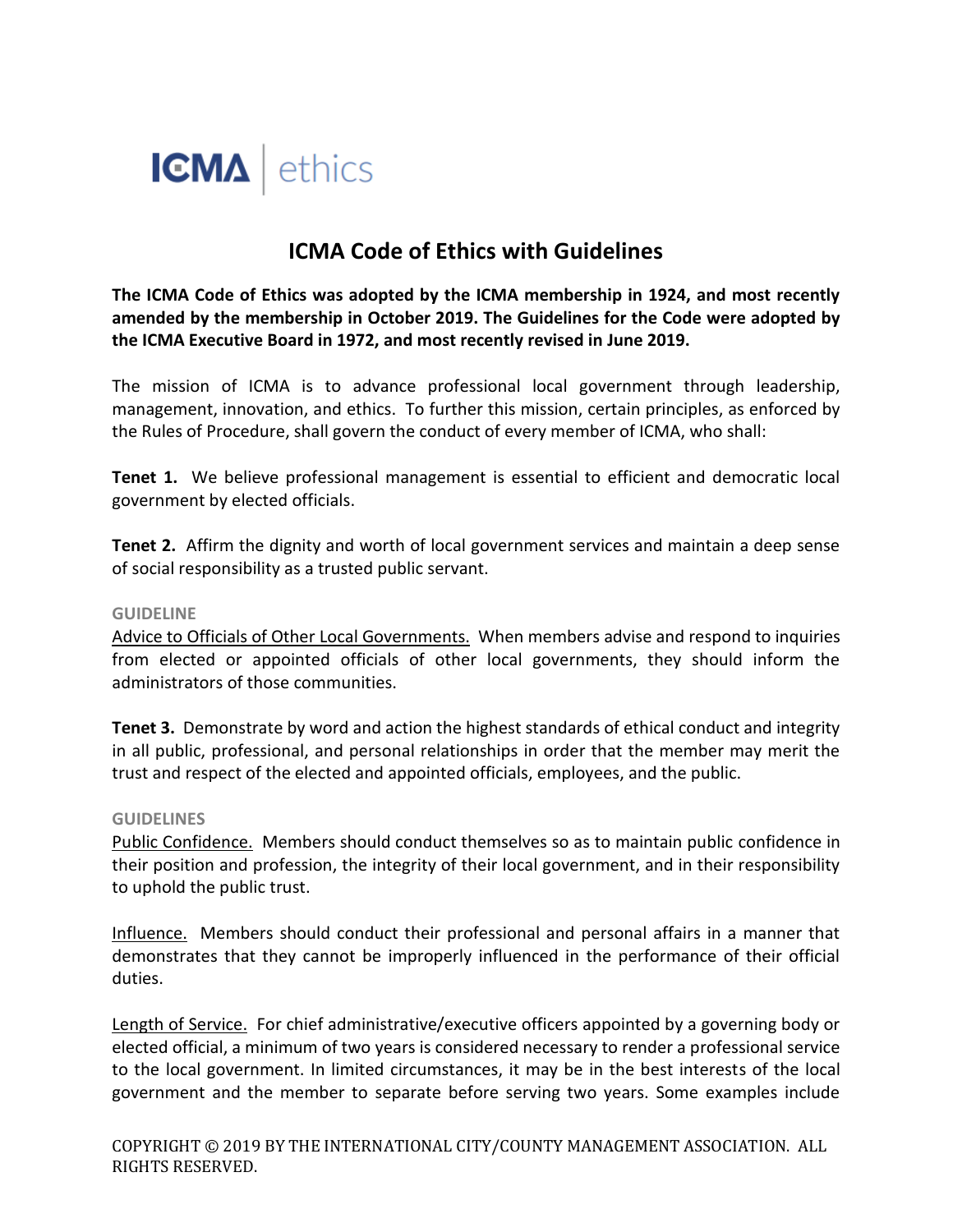refusal of the appointing authority to honor commitments concerning conditions of employment, a vote of no confidence in the member, or significant personal issues. It is the responsibility of an applicant for a position to understand conditions of employment, including expectations of service. Not understanding the terms of employment prior to accepting does not justify premature separation. For all members a short tenure should be the exception rather than a recurring experience, and members are expected to honor all conditions of employment with the organization.

Appointment Commitment. Members who accept an appointment to a position should report to that position. This does not preclude the possibility of a member considering several offers or seeking several positions at the same time. However, once a member has accepted a formal offer of employment, that commitment is considered binding unless the employer makes fundamental changes in the negotiated terms of employment.

Credentials. A member's resume for employment or application for ICMA's Voluntary Credentialing Program shall completely and accurately reflect the member's education, work experience, and personal history. Omissions and inaccuracies must be avoided.

Professional Respect. Members seeking a position should show professional respect for persons formerly holding the position, successors holding the position, or for others who might be applying for the same position. Professional respect does not preclude honest differences of opinion; it does preclude attacking a person's motives or integrity.

Reporting Ethics Violations. When becoming aware of a possible violation of the ICMA Code of Ethics, members are encouraged to report possible violations to ICMA. In reporting the possible violation, members may choose to go on record as the complainant or report the matter on a confidential basis.

Confidentiality. Members shall not discuss or divulge information with anyone about pending or completed ethics cases, except as specifically authorized by the Rules of Procedure for Enforcement of the Code of Ethics.

Seeking Employment. Members should not seek employment for a position that has an incumbent who has not announced his or her separation or been officially informed by the appointive entity that his or her services are to be terminated. Members should not initiate contact with representatives of the appointive entity. Members contacted by representatives of the appointive entity body regarding prospective interest in the position should decline to have a conversation until the incumbent's separation from employment is publicly known.

Relationships in the Workplace. Members should not engage in an intimate or romantic relationship with any elected official or board appointee, employee they report to, one they appoint and/or supervise, either directly or indirectly, within the organization.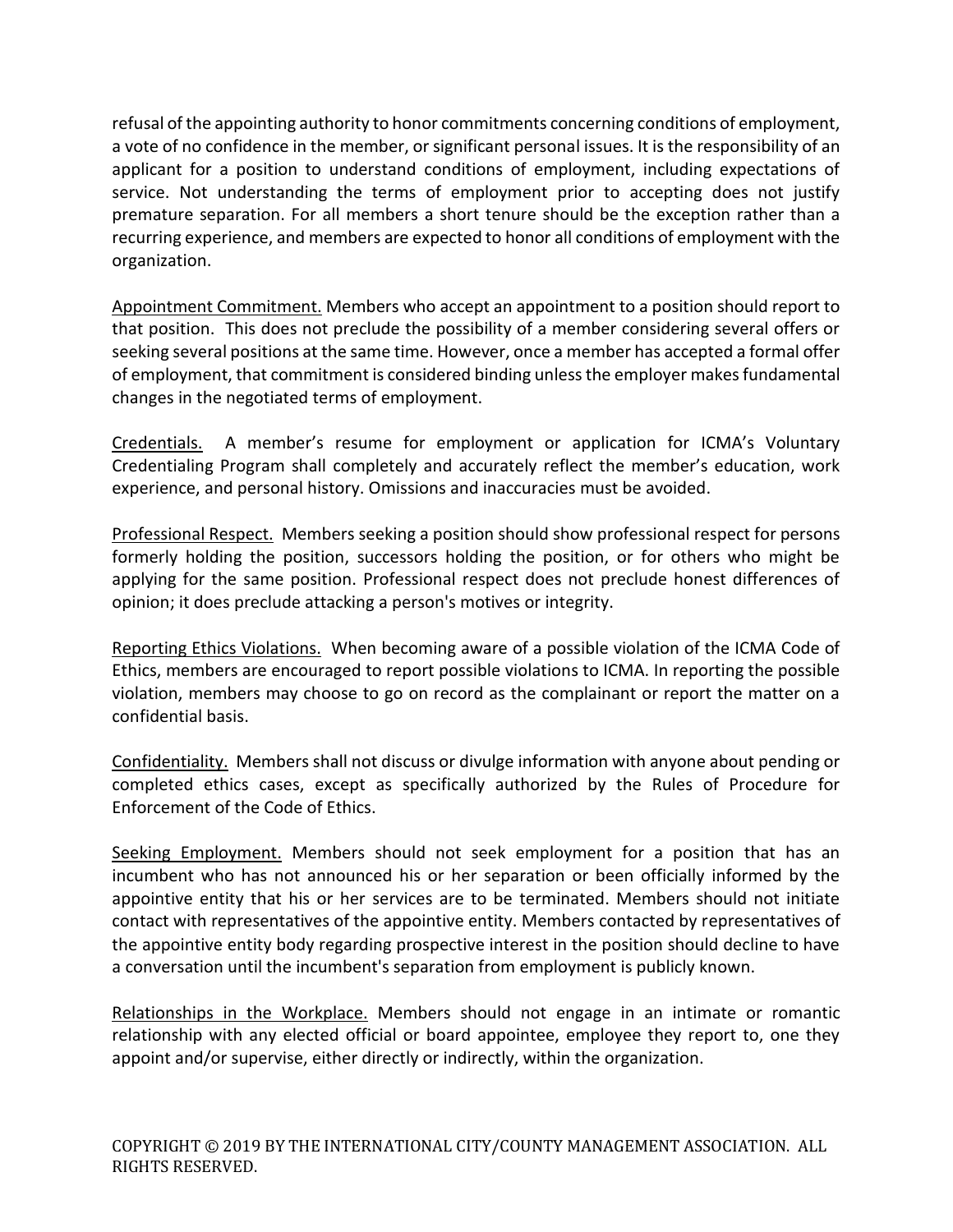This guideline does not restrict personal friendships, professional mentoring, or social interactions with employees, elected officials and Board appointees.

Conduct Unbecoming. Members should treat people fairly, with dignity and respect and should not engage in, or condone bullying behavior, harassment, sexual harassment or discrimination on the basis of race, religion, national origin, age, disability, gender, gender identity, or sexual orientation.

**Tenet 4.** Serve the best interests of the people.

## **GUIDELINES**

Impacts of Decisions. Members should inform their governing body of the anticipated effects of a decision on people in their jurisdictions, especially if specific groups may be disproportionately harmed or helped.

Inclusion. To ensure that all the people within their jurisdiction have the ability to actively engage with their local government, members should strive to eliminate barriers to public involvement in decisions, program, and services.

**Tenet 5.** Submit policy proposals to elected officials; provide them with facts and advice on matters of policy as a basis for making decisions and setting community goals; and uphold and implement local government policies adopted by elected officials.

# **GUIDELINE**

Conflicting Roles. Members who serve multiple roles – working as both city attorney and city manager for the same community, for example – should avoid participating in matters that create the appearance of a conflict of interest. They should disclose the potential conflict to the governing body so that other opinions may be solicited.

**Tenet 6.** Recognize that elected representatives of the people are entitled to the credit for the establishment of local government policies; responsibility for policy execution rests with the members.

**Tenet 7.** Refrain from all political activities which undermine public confidence in professional administrators. Refrain from participation in the election of the members of the employing legislative body.

#### **GUIDELINES**

Elections of the Governing Body. Members should maintain a reputation for serving equally and impartially all members of the governing body of the local government they serve, regardless of party. To this end, they should not participate in an election campaign on behalf of or in opposition to candidates for the governing body.

COPYRIGHT © 2019 BY THE INTERNATIONAL CITY/COUNTY MANAGEMENT ASSOCIATION. ALL RIGHTS RESERVED.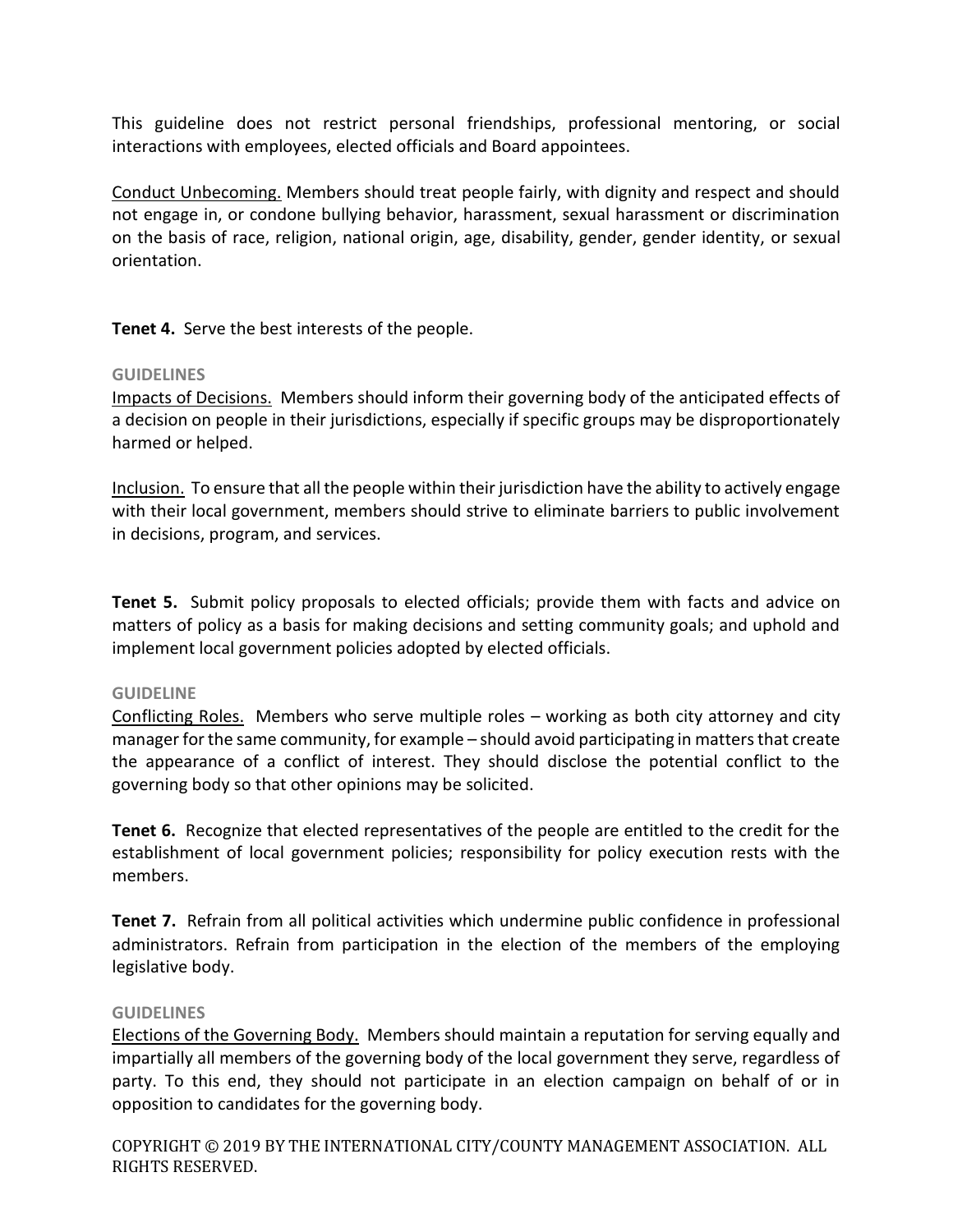Elections of Elected Executives. Members shall not participate in the election campaign of any candidate for mayor or elected county executive.

Running for Office. Members shall not run for elected office or become involved in political activities related to running for elected office, or accept appointment to an elected office. They shall not seek political endorsements, financial contributions or engage in other campaign activities.

Elections. Members share with their fellow citizens the right and responsibility to vote. However, in order not to impair their effectiveness on behalf of the local governments they serve, they shall not participate in political activities to support the candidacy of individuals running for any city, county, special district, school, state or federal offices. Specifically, they shall not endorse candidates, make financial contributions, sign or circulate petitions, or participate in fund-raising activities for individuals seeking or holding elected office.

Elections relating to the Form of Government. Members may assist in preparing and presenting materials that explain the form of government to the public prior to a form of government election. If assistance is required by another community, members may respond.

Presentation of Issues. Members may assist their governing body in the presentation of issues involved in referenda such as bond issues, annexations, and other matters that affect the government entity's operations and/or fiscal capacity.

Personal Advocacy of Issues. Members share with their fellow citizens the right and responsibility to voice their opinion on public issues. Members may advocate for issues of personal interest only when doing so does not conflict with the performance of their official duties.

**Tenet 8.** Make it a duty continually to improve the member's professional ability and to develop the competence of associates in the use of management techniques.

# **GUIDELINES**

Self-Assessment*.* Each member should assess his or her professional skills and abilities on a periodic basis.

Professional Development. Each member should commit at least 40 hours per year to professional development activities that are based on the practices identified by the members of ICMA.

**Tenet 9.** Keep the community informed on local government affairs; encourage communication between the citizens and all local government officers; emphasize friendly and courteous service to the public; and seek to improve the quality and image of public service.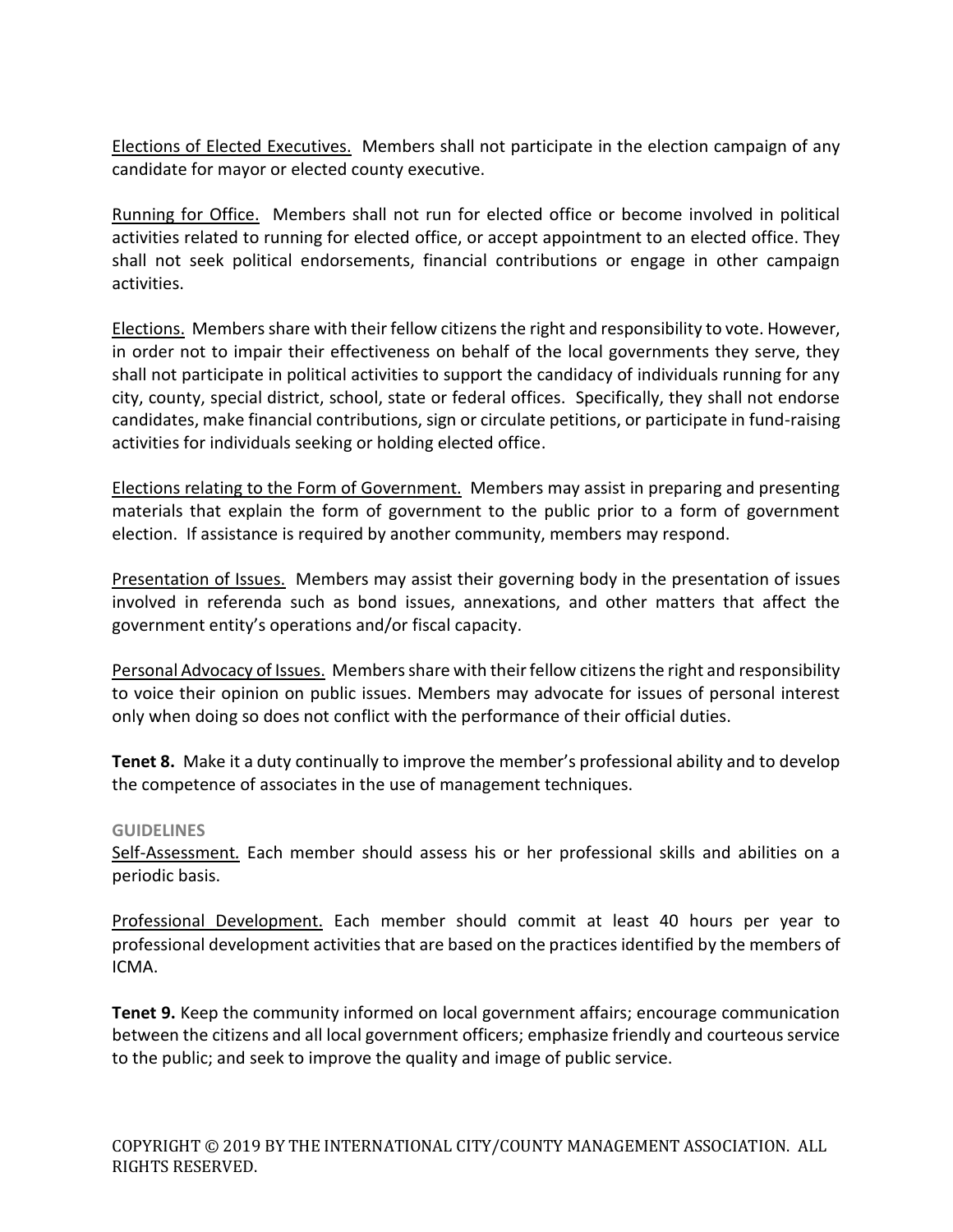**Tenet 10.** Resist any encroachment on professional responsibilities, believing the member should be free to carry out official policies without interference, and handle each problem without discrimination on the basis of principle and justice.

#### **GUIDELINE**

Information Sharing. The member should openly share information with the governing body while diligently carrying out the member's responsibilities as set forth in the charter or enabling legislation.

**Tenet 11.** Handle all matters of personnel on the basis of merit so that fairness and impartiality govern a member's decisions, pertaining to appointments, pay adjustments, promotions, and discipline.

## **GUIDELINE**

Equal Opportunity. All decisions pertaining to appointments, pay adjustments, promotions, and discipline should prohibit discrimination because of race, color, religion, sex, national origin, sexual orientation, political affiliation, disability, age, or marital status.

It should be the members' personal and professional responsibility to actively recruit and hire a diverse staff throughout their organizations.

**Tenet 12.** Public office is a public trust. A member shall not leverage his or her position for personal gain or benefit.

# **GUIDELINES**

Gifts. Members shall not directly or indirectly solicit, accept or receive any gift if it could reasonably be perceived or inferred that the gift was intended to influence them in the performance of their official duties; or if the gift was intended to serve as a reward for any official action on their part.

The term "Gift" includes but is not limited to services, travel, meals, gift cards, tickets, or other entertainment or hospitality. Gifts of money or loans from persons other than the local government jurisdiction pursuant to normal employment practices are not acceptable.

Members should not accept any gift that could undermine public confidence. De minimus gifts may be accepted in circumstances that support the execution of the member's official duties or serve a legitimate public purpose. In those cases, the member should determine a modest maximum dollar value based on guidance from the governing body or any applicable state or local law.

The guideline is not intended to apply to normal social practices, not associated with the member's official duties, where gifts are exchanged among friends, associates and relatives.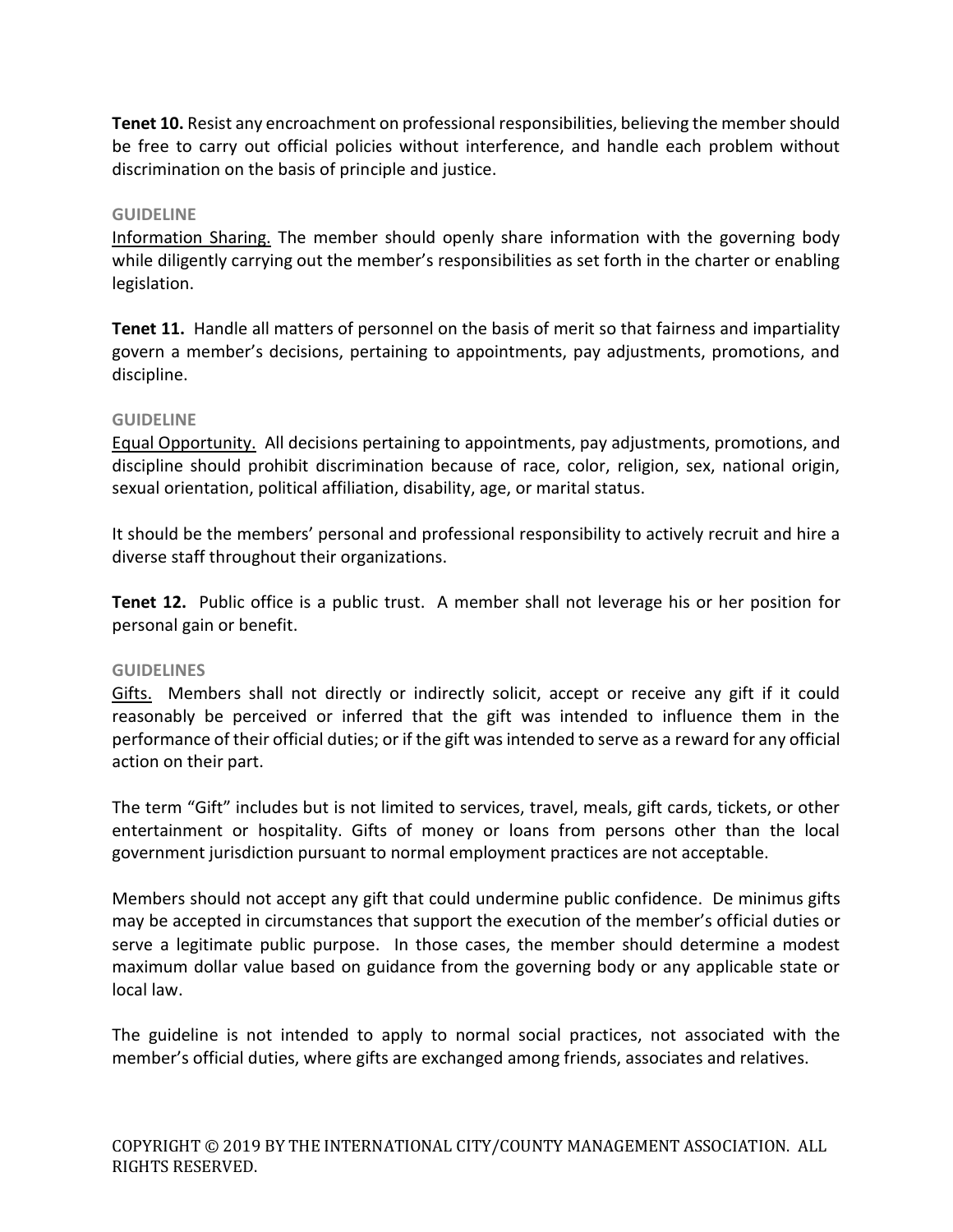Investments in Conflict with Official Duties. Members should refrain from any investment activity which would compromise the impartial and objective performance of their duties. Members should not invest or hold any investment, directly or indirectly, in any financial business, commercial, or other private transaction that creates a conflict of interest, in fact or appearance, with their official duties.

In the case of real estate, the use of confidential information and knowledge to further a member's personal interest is not permitted. Purchases and sales which might be interpreted as speculation for quick profit should be avoided (see the guideline on "Confidential Information"). Because personal investments may appear to influence official actions and decisions, or create the appearance of impropriety, members should disclose or dispose of such investments prior to accepting a position in a local government. Should the conflict of interest arise during employment, the member should make full disclosure and/or recuse themselves prior to any official action by the governing body that may affect such investments.

This guideline is not intended to prohibit a member from having or acquiring an interest in or deriving a benefit from any investment when the interest or benefit is due to ownership by the member or the member's family of a de minimus percentage of a corporation traded on a recognized stock exchange even though the corporation or its subsidiaries may do business with the local government.

Personal Relationships. In any instance where there is a conflict of interest, appearance of a conflict of interest, or personal financial gain of a member by virtue of a relationship with any individual, spouse/partner, group, agency, vendor or other entity, the member shall disclose the relationship to the organization. For example, if the member has a relative that works for a developer doing business with the local government, that fact should be disclosed.

Confidential Information. Members shall not disclose to others, or use to advance their personal interest, intellectual property, confidential information, or information that is not yet public knowledge, that has been acquired by them in the course of their official duties.

Information that may be in the public domain or accessible by means of an open records request, is not confidential.

Private Employment. Members should not engage in, solicit, negotiate for, or promise to accept private employment, nor should they render services for private interests or conduct a private business when such employment, service, or business creates a conflict with or impairs the proper discharge of their official duties.

Teaching, lecturing, writing, or consulting are typical activities that may not involve conflict of interest, or impair the proper discharge of their official duties. Prior notification of the appointing authority is appropriate in all cases of outside employment.